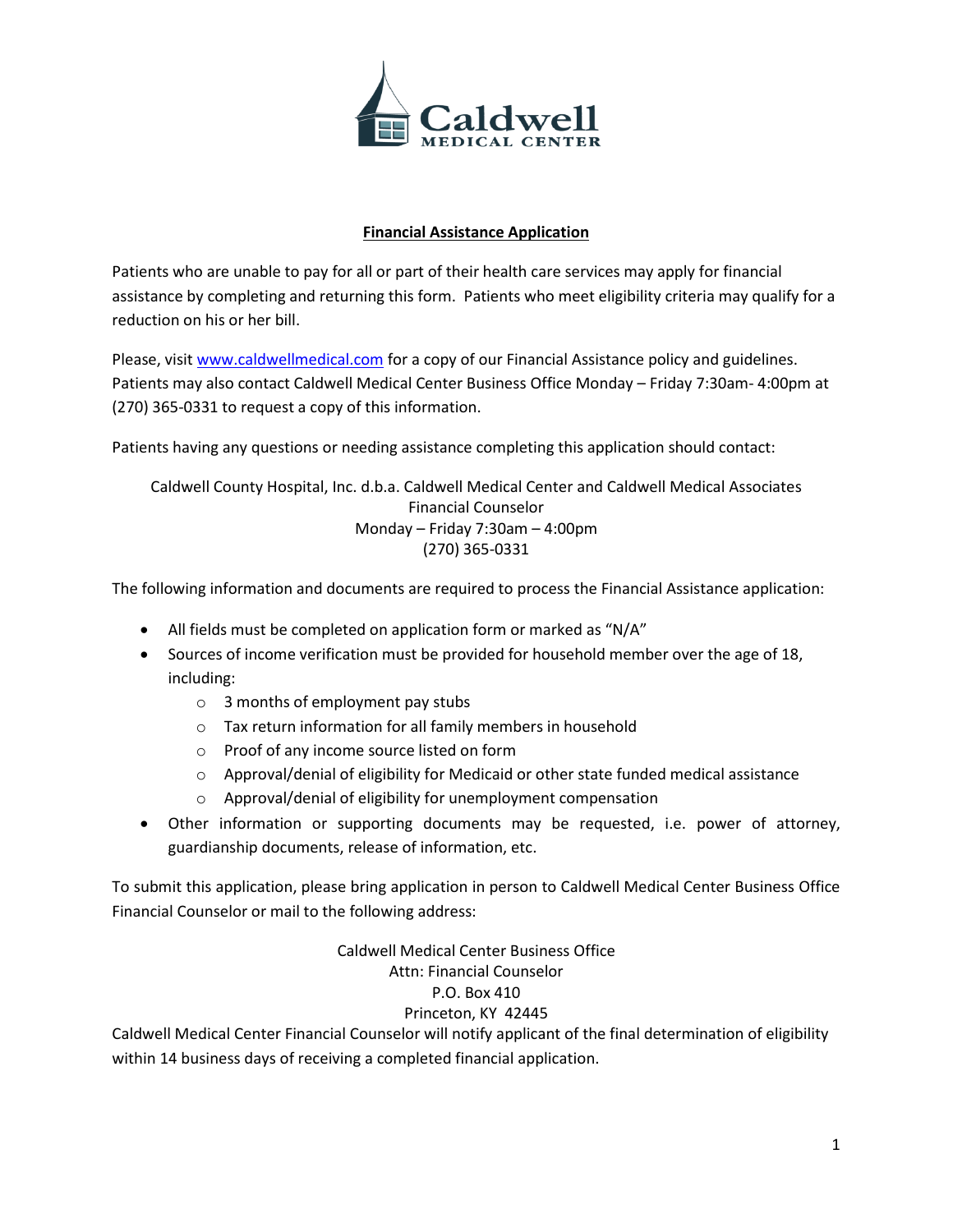

Please complete all information, If it does not apply, write "N/A".

# **Screening Information**

| Does the patient currently have insurance? Yes<br>No.                                      |  |
|--------------------------------------------------------------------------------------------|--|
| Has the patient applied for Medicaid? Yes No<br>Date Applied:                              |  |
| Does the patient receive state public services such as WIC, food Stamps:<br>Yes<br>No      |  |
| Is the patient currently homeless: Yes<br>- No                                             |  |
| Is the Patient's medical care need related to a car accident or work injury?<br>No.<br>Yes |  |
| Has the patient applied and been denied for Disproportionate Share Hospital Program (DSH)? |  |
| No.<br>Yes                                                                                 |  |
| Are you a Kentucky resident:<br>Yes<br>No.                                                 |  |

## **Demographic information**

| <b>Patient First Name</b>               | <b>Patient Middle Name</b> | <b>Patient Last Name</b>   |
|-----------------------------------------|----------------------------|----------------------------|
|                                         |                            |                            |
| Date of Birth                           | Social Security Number     | <b>Contact Information</b> |
|                                         |                            | Home:                      |
|                                         |                            | Cell:                      |
| <b>Mailing Address</b>                  |                            |                            |
|                                         |                            |                            |
|                                         |                            |                            |
| <b>Patient First Name</b>               | <b>Patient Middle Name</b> | <b>Patient Last Name</b>   |
|                                         |                            |                            |
| Date of Birth                           | Social Security Number     | <b>Contact Information</b> |
|                                         |                            | Home:                      |
|                                         |                            | Cell:                      |
| <b>Mailing Address</b>                  |                            |                            |
|                                         |                            |                            |
| <b>Caldwell Medical Center Accounts</b> |                            |                            |
|                                         |                            |                            |
|                                         |                            |                            |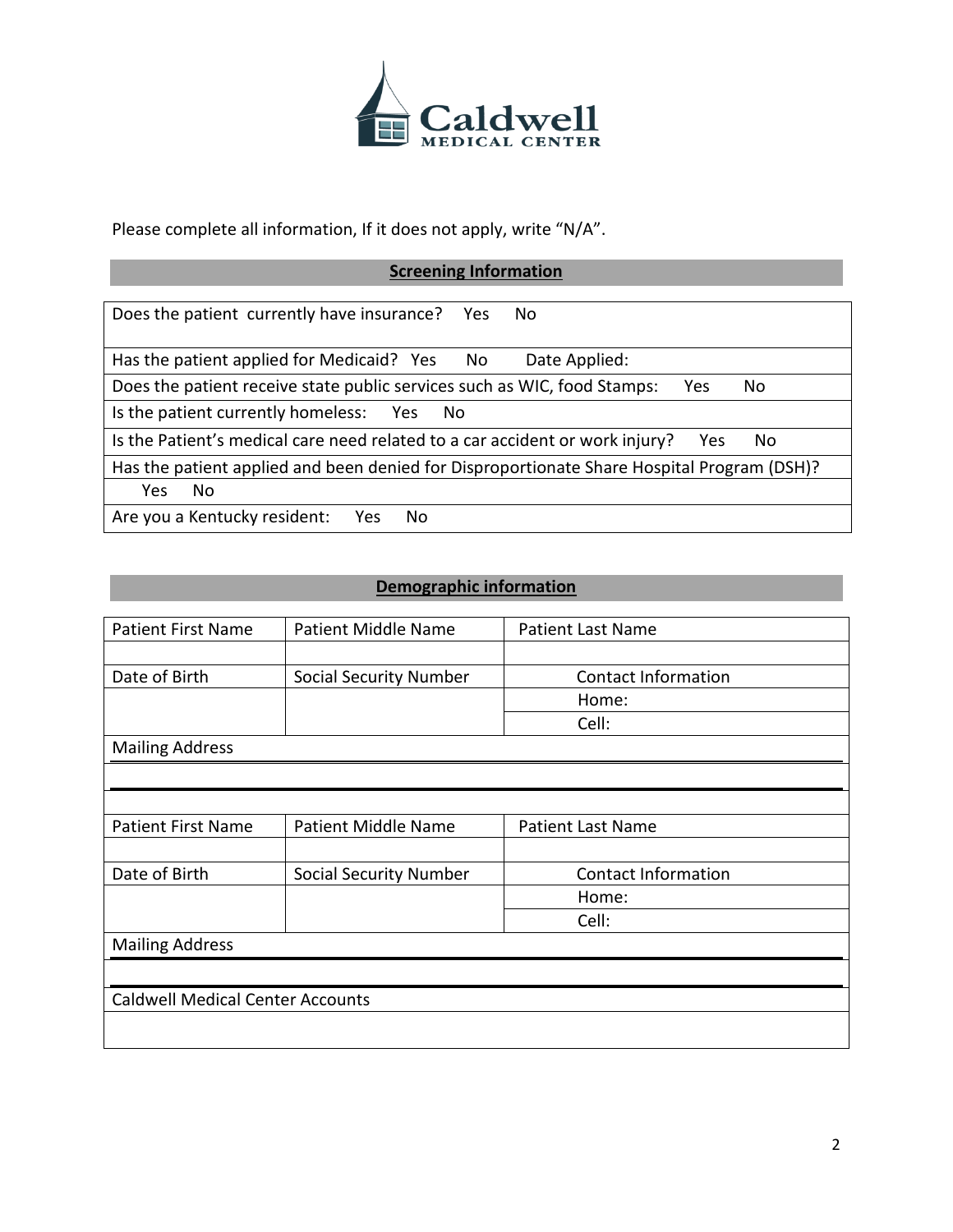

If the applicant is not the patient, please complete the below section.

#### **Guarantor Information**

| <b>Guarantor Name</b>  | Relationship to Patient                          |
|------------------------|--------------------------------------------------|
| <b>Guarantor DOB</b>   | <b>Guarantor SSN</b>                             |
| <b>Mailing Address</b> | Contact Information:<br>Cell:<br>Home:<br>Email: |

#### **Employment Information**

| Employment Status (responsible party) |                 | Date of Hire:         |
|---------------------------------------|-----------------|-----------------------|
| Employed                              | Disabled        |                       |
| Unemployed                            | Retired         | Date of Unemployment: |
| Self Employer                         | Other           |                       |
|                                       |                 |                       |
|                                       |                 |                       |
| Spouse_Employment Status              |                 | Date of Hire:         |
| Employed                              | <b>Disabled</b> |                       |
| Unemployed                            | Retired         | Date of Unemployment: |
| Self Employer                         | Other           |                       |

List all family members in patient's household, including self. This includes individuals related by birth, marriage, or adoption who live in the home. All individuals over 18 must disclose income information. Income information includes the following sources: Wages, Social Security, Unemployment, Self-employment, Rental Income, Worker's Compensation, Disability, SSI, Child/spousal support, Work Study, Pension, Retirement account distributions, any other sources of income. W-2's will be required.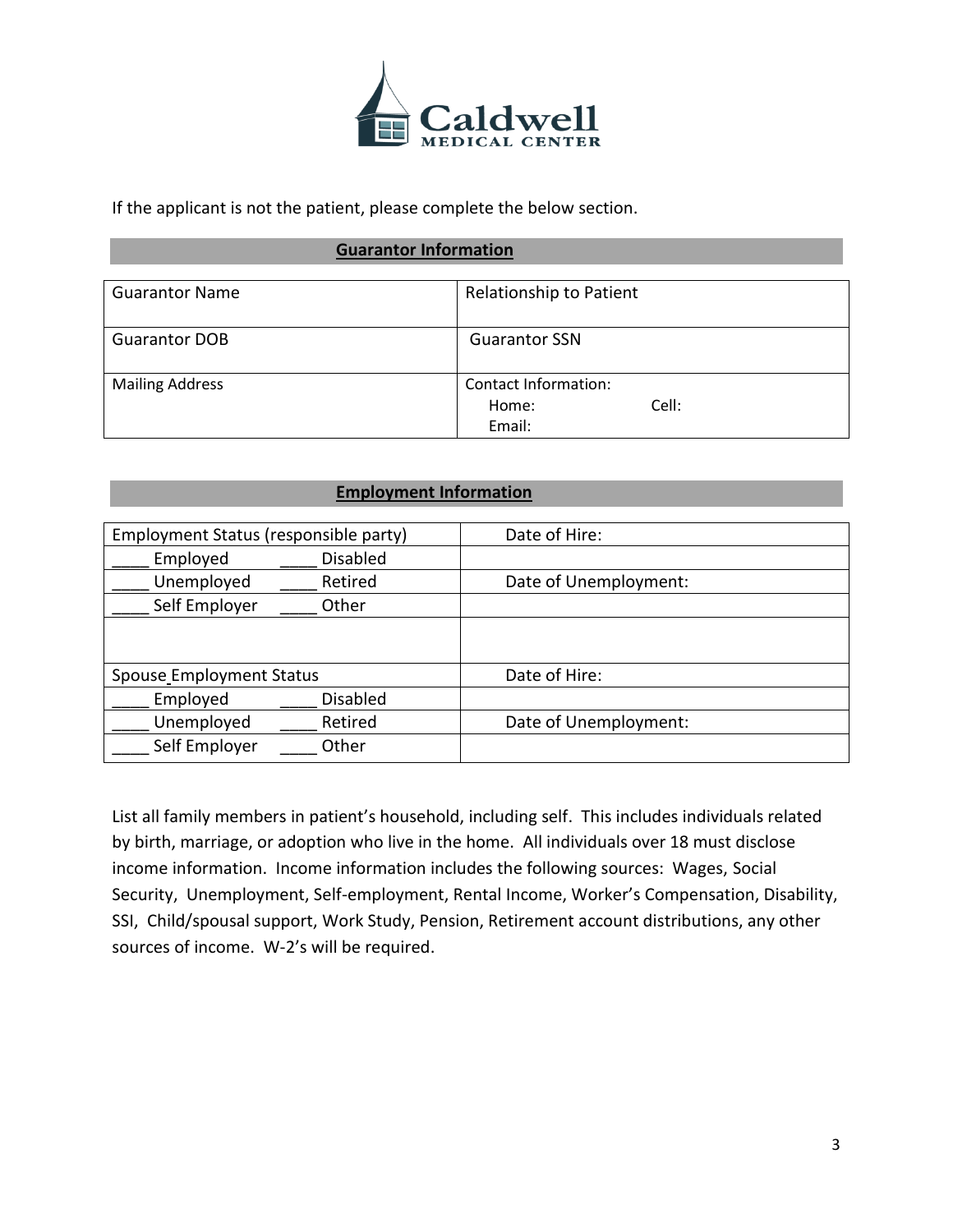

## **Household Information**

| Name                                                                                               | Date  | Relationship | If 18 years or older: | If 18 years or older: |
|----------------------------------------------------------------------------------------------------|-------|--------------|-----------------------|-----------------------|
|                                                                                                    | Of    | to Patient   | Employer(s) name or   | Total gross monthly   |
|                                                                                                    | Birth |              | Source of income      | Income(before tax)    |
|                                                                                                    |       |              |                       |                       |
|                                                                                                    |       |              |                       |                       |
|                                                                                                    |       |              |                       |                       |
|                                                                                                    |       |              |                       |                       |
|                                                                                                    |       |              |                       |                       |
|                                                                                                    |       |              |                       |                       |
|                                                                                                    |       |              |                       |                       |
|                                                                                                    |       |              |                       |                       |
|                                                                                                    |       |              |                       |                       |
|                                                                                                    |       |              |                       |                       |
|                                                                                                    |       |              |                       |                       |
|                                                                                                    |       |              |                       |                       |
| Income verification is required to determine financial assistance. Please, provide proof for every |       |              |                       |                       |
| identified source of income.                                                                       |       |              |                       |                       |

## **Monthly Household income:**

# **Income Information**

| Patient's Salary                  | \$ |
|-----------------------------------|----|
| Spouse's/Responsible Party Salary | \$ |
| Retirement/Pension                | \$ |
| Social Security                   | \$ |
| Net Rental/Lease Cash Flow        | \$ |
| Interest                          | \$ |
| <b>Dividends</b>                  | \$ |
| AFDC/TANF/Welfare                 | \$ |
| Child Support                     | \$ |
| <b>Unemployment Benefits</b>      | \$ |
| <b>Military Pay</b>               | \$ |
| <b>Workmen's Comp Benefits</b>    | \$ |
| Other Income                      | \$ |
| Total:                            | \$ |